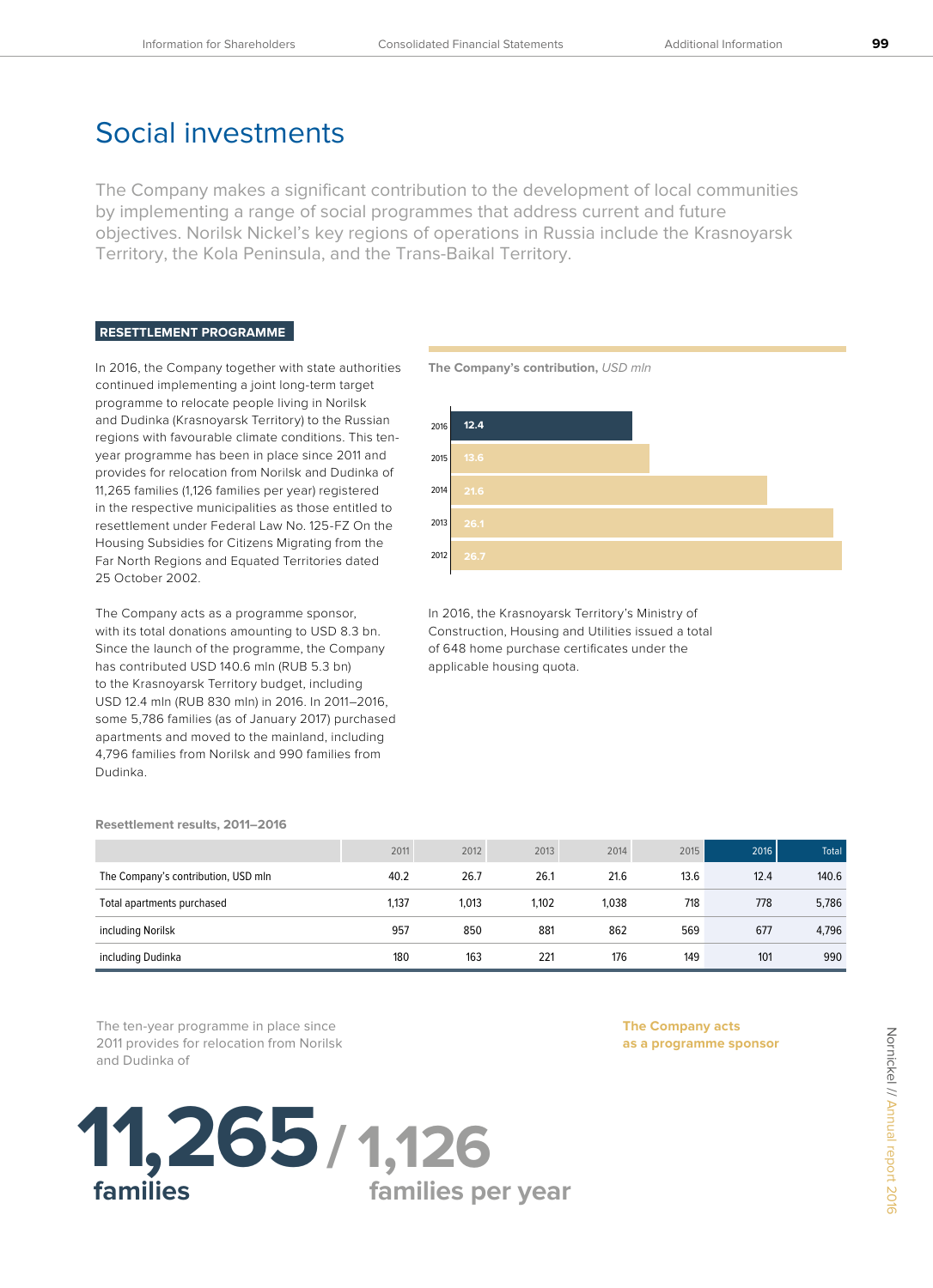/ Corporate Culture / Social investments

## **SUPPORT OF INDIGENOUS PEOPLES**

The Company recognises the right of indigenous peoples to preserve their traditional way of life and factors in their need for decent living conditions. In 2016, the Company did not commit any violations affecting the rights of indigenous minorities.

The Company contributes to the preservation of traditions and culture of indigenous minorities of the North by helping to stage professional festivals of tundra inhabitants. In 2016, the Company provided around USD 75,000 for these purposes.

In the same year, to preserve and popularise local traditions, the Company organised a large-scale ethnocultural city-wide festival in Norilsk, Big Argish, primarily with the aim of promoting and developing the region's tourist potential. Those engaged in festival preparations were Dudinka cultural institutions and family national associations of indigenous peoples of Taimyr. The Company spent USD 299,000 to stage the event.

## **SOCIAL INFRASTRUCTURE DEVELOPMENT**

The Company is actively involved in the development and renovation of social infrastructure all across its footprint, looking to create accessible and comfortable environments for working and living.

In 2016, Norilsk Nickel continued building a fibre optic communication line between Novy Urengoy and Norilsk (the construction started in late 2014) with a view to providing people with a stable internet connection. The line will be over 900 km long, with 200 km running through permafrost and 4.5 km beneath the Yenisey River.

Under the Russian Transport Development Federal Programme, in 2014–2018 Norilsk Nickel and the Federal Air Transport Agency are to reconstruct the civilian part of the Norilsk Airport. The Company's financing of the project will total approximately USD 50 mln, with around USD 12 mln already spent in 2014–2016.

Since 2013, the Company has assisted in the development of the Tver Region under the agreement with the local government and Zavidovo Development. Results of 2016 include overhaul of a school and revamping of the adjacent territory, and construction of a bus station in the village of Zavidovo (Konakovo District, Tver Region) with convenient access roads.

On 3 October 2016, a tripartite memorandum of cooperation was signed in Norilsk between the heads of the Norilsk Municipality, Norilsk Nickel's Polar Division and the Vladimir Potanin Foundation with a view to establishing the Norilsk Development Agency. The Agency's key objectives include launching projects for economic diversification and urban space transformation, creating a favourable investment climate in the city, providing support for small and medium-sized businesses, and promoting local employment and self-employment. In addition, there are plans to develop the tourism cluster based on local natural and production facilities, hold training sessions and promote branded businesses and entrepreneurial initiatives.

The Company's costs to finance ethnocultural city-wide festival Big Argish



The Company's costs to stage professional festivals of tundra inhabitants



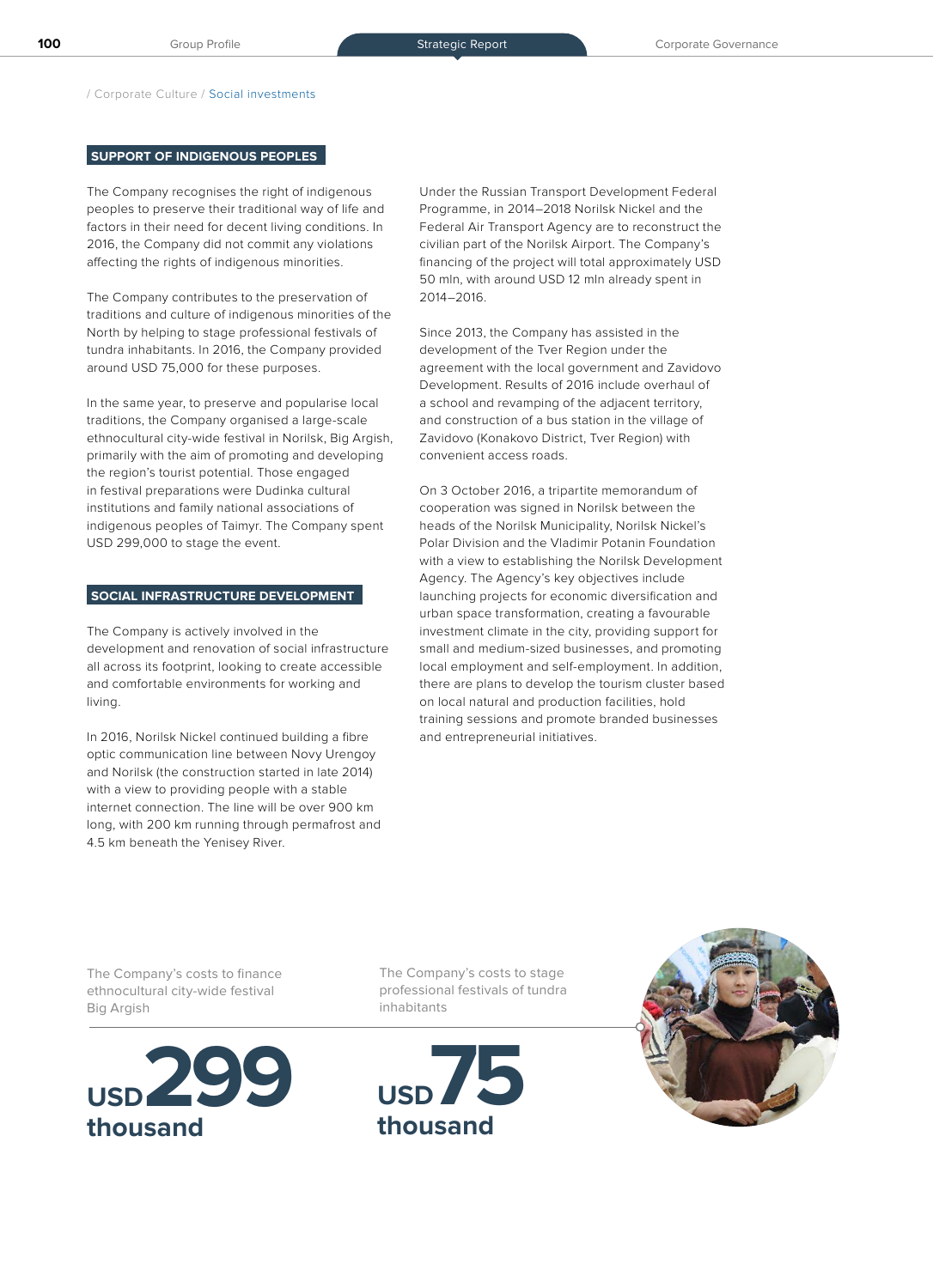The Company continues building a fibre optic communication line going to Norilsk of the total length of



The Company's costs to reconstruct the civilian part of the Norilsk Airport





## **World of New Opportunities programme**

The Company has launched World of New Opportunities charity programme to encourage and promote sustainable development of local communities. In order to achieve this goal, the Company focused on the following objectives: development of soft skills of local communities' representatives, demonstration and introduction of new social technologies, support and promotion of public initiatives, encouragement of intersectoral partnership.

**The programme is comprised of three key areas – Partnership, Innovations, Development**



## **Partnership**

initiatives of active representatives from local communities, imparting new skills to the programme participants and developing local expertise.

In the spring of 2016, the Company promoted Social Technologies Forum – a city event to bring together representatives of local communities, government authorities and commercial organisations to discuss technologies and procedures of addressing social issues of the local communities, impart trends and best practices in charity and volunteer initiatives, demonstrate successful resolution of social issues. 2,265 citizens and 28 experts in developing civil society in Russia participated in social forums in Norilsk and Monchegorsk.





## Partnership focuses onsupporting volunteer **PARTNERSHIP / KEY INITIATIVES**

- Academy for social partnership and development (a series of workshops on social project development, expertise, assessment of projects/programmes and monetisation of social projects.
- Socially Responsible Initiatives Competition
- Social technologies forum
- Social engineering workshop
- City, It's Us! and PicNick events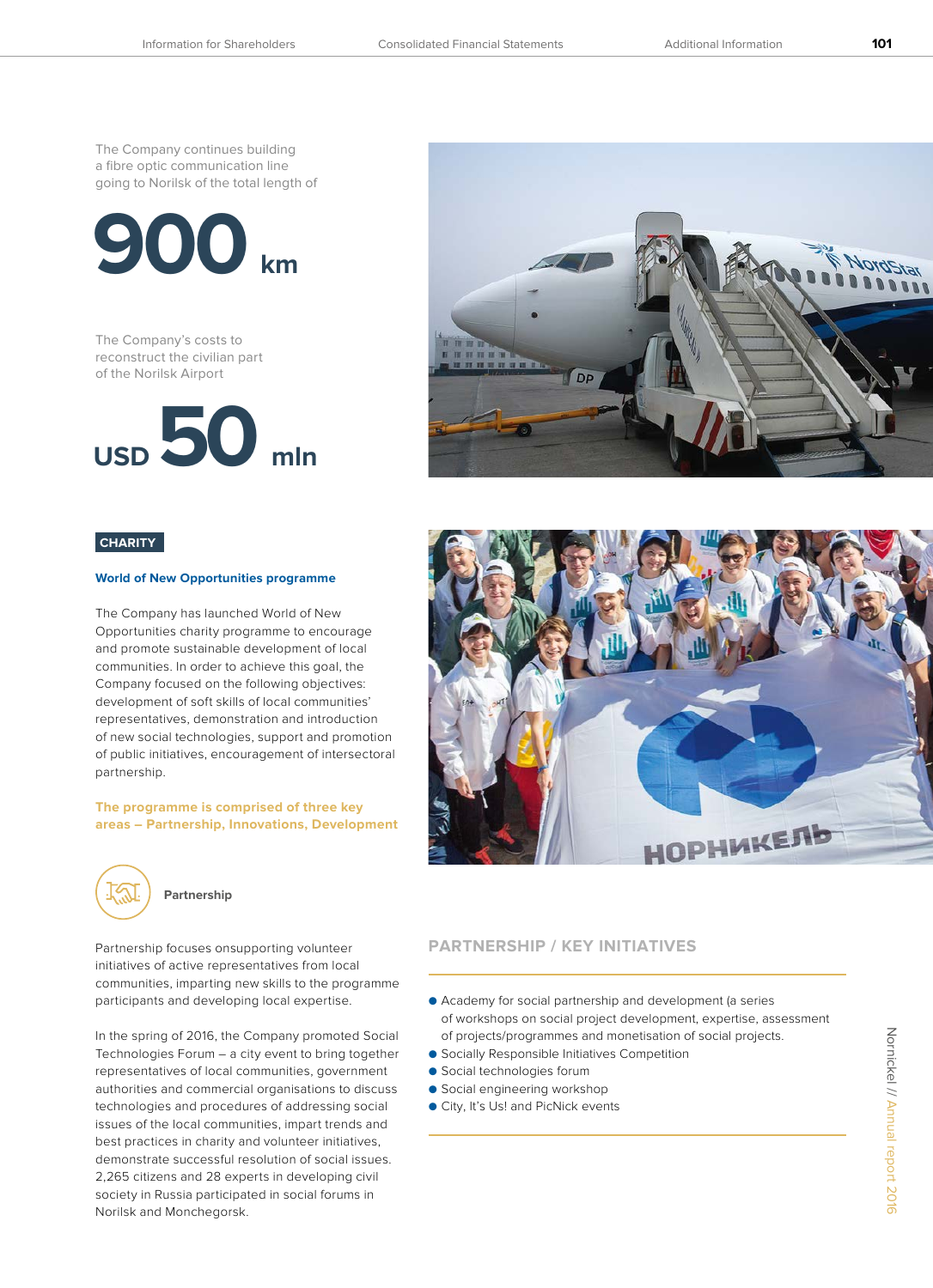The Company aims to impart new skills and **INNOVATIONS / KEY INITIATIVES** competencies to the participants contributing to the development of the local expertise. For the second year running, the Company stages three-day "social engineering" workshops for social activists, which combine theory and practice encompassing stages from idea generation to its implementation. In three days, 104 workshop participants from Norilsk, Dudinka, Monchegorsk and Zapolyarny developed and staged nine city events reaching out to over 1,500 local residents.

On the Company Day in 2016, Nornickel staged its first PicNick event, a festival "for a good cause" organised by local activists, participants of World of New Opportunities programme (winners of the Socially Responsible Initiatives Competition, socially responsible businessmen and FabLab employees) and Plant of Goodness corporate volunteer programme. It was a street festival with a projects fair, workshops, training, etc.

All events organised by the Company boosted charity culture in local communities, encouraged public-private partner projects. In 2016, Socially Responsible Initiatives Competition, which aims to support public initiatives, received 385 project bids, 95 of which were approved for funding. Grant funding totalled USD 1.4 mln.



# Innovations facilitate the implementation of

advanced technologies, foster R&D potential and encourage innovation in engineering. This area focuses on schoolchildren, university students and adult activists interested in science and frontier technologies.

Grant funding totalled



**385 95**

**project bids of which were approved for funding**

- Arctic.PRO career guidance R&D marathon
- School of modern urban competencies
- FabLab R&D creativity laboratory
- Arctic Wave festival of R&D discoveries

In the autumn of 2016, Norilsk, Dudinka and Zapolyarny saw Arctic Wave R&D festivals aimed to promote R&D among the youth, support creative engineering and innovative thinking among schoolchildren, and demonstrate latest scientific achievements.

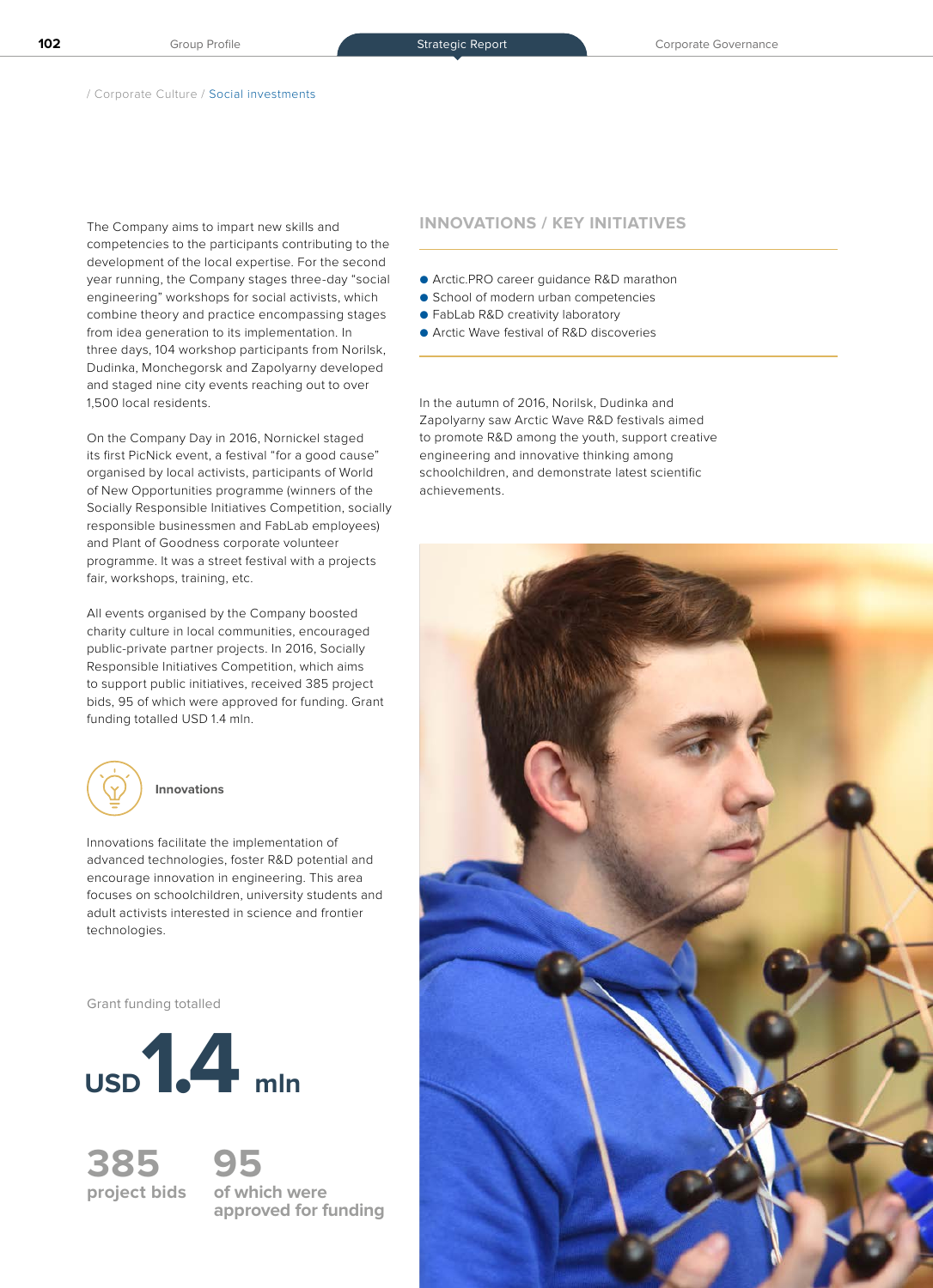Over 20 interactive sites hosting science battles and intellectual team games, quests and contests, experiments and tests, lectures by young scientists and educational R&D shows. Over ten thousand people participated in the festival events.

For the third year running, the Arctic.PRO R&D marathon drew in over 1,000 schoolchildren aged 12 to 15.

For the second year running, the Company acts as the general partner of the All-Russian Festival of Science held by Lomonosov Moscow State University. In the autumn of 2016, Krasnoyarsk hosted Discovery



City science festival with over 400 educational and interactive sites. Over 70,000 residents participated in three-month festival activities.



Development engages active citizens and SMEs to address social issues of the local communities with the benefit of business processes.

The Company staged a course in social entrepreneurship, its participants develop business plans and showcase them at the Investment Session. Experienced trainers (active businessmen) assist participants with classes and homework.

In 2016, 19 social business projects were delivered at the Investment Session, out of which nine projects were approved for funding in the form of interest-free loans worth USD 0.4 mln. Over 60 jobs were created. Two clubs for socially responsible businessmen were open.

On 30 November, Norilsk hosted Franchising as a modern instrument of services and trade development conference and franchise fair. The event was organised by the Russian Franchise Association and sponsored by Nornickel. The participants discussed development potential of franchising and commercial real estate market, use of global experience in creating trading and hospitality infrastructure, logistic solutions. As part of the conference, the participants showcased franchises in the field of trade, services, catering, sports and beauty.

Business projects, delivered at the Investment Session:



Over

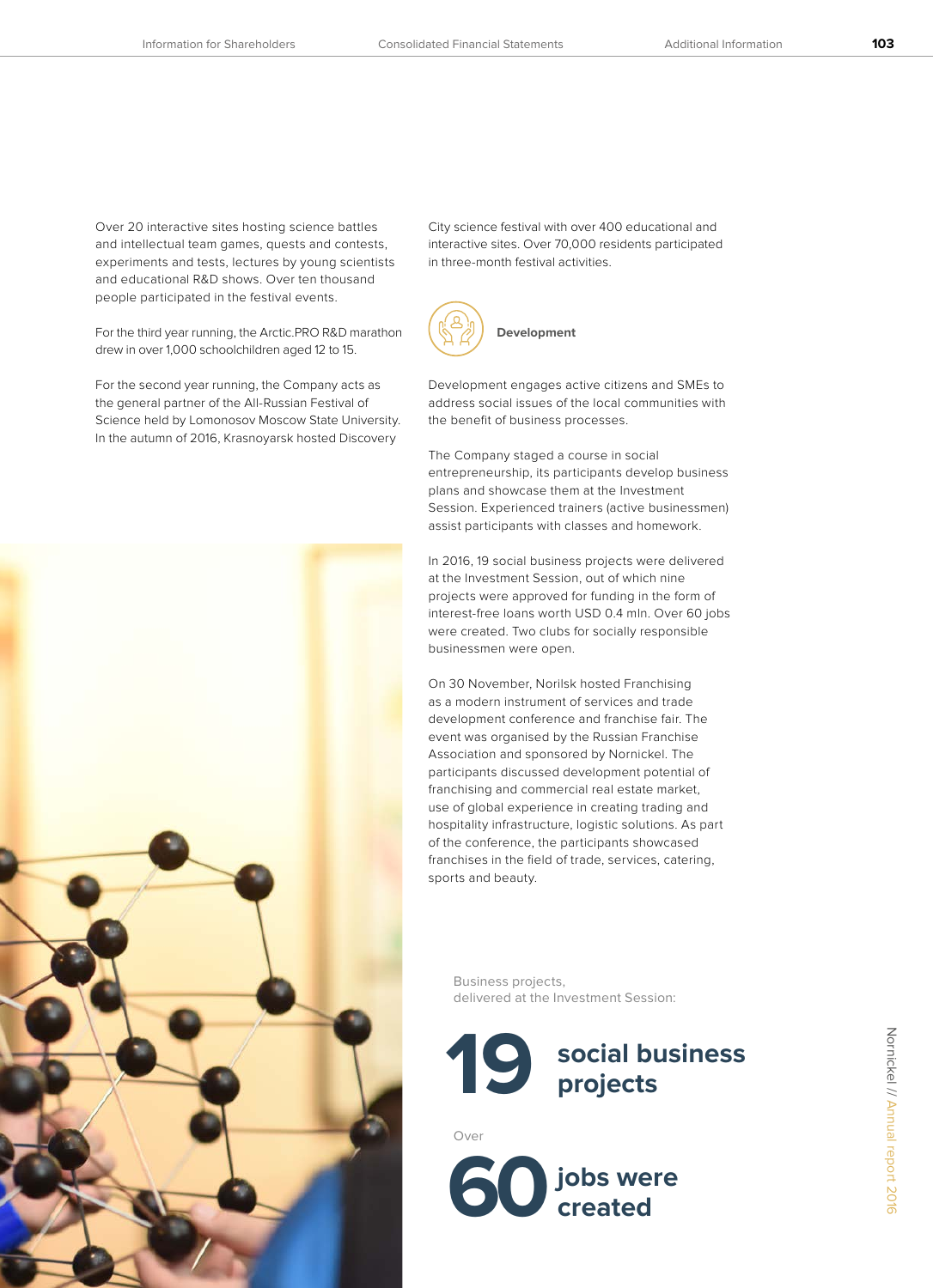/ Corporate Culture / Social investments

## **SPONSORSHIP**



## **Rosa Khutor Ski Resort**

In 2016–2019, Nornickel is going to invest in the development of Rosa Khutor ski resort USD 250.5 mln. This is done in order to preserve the heritage of Sochi Olympics as part of the with Popular Sports Support Programme in Russia. The funding is aimed at transforming the Olympic resort to a year-round tourist attraction, develop new ski trails and lifts, build recreational, sport and rehabilitation facilities. As a consideration, Nornickel was granted a minority stake in the Rosa Khutor project.



## **Russian Olympic Committee**

In May 2016, the Company signed a five-year partnership agreement with the Russian Olympic Committee, becoming the general partner of the Russian Olympic Committee and Olympic team. This enables the Company to support youth and high performance sports, including implementation of Olympic educational programmes of the Russian International Olympic University for a total amount of over RUB 1 bn.



## **International University Sports Federation**

In April 2016, the Company signed partnership agreement with the International University Sports Federation (FISU), under which the Company as an official partner of FISU will promote the development of international university sports movement.